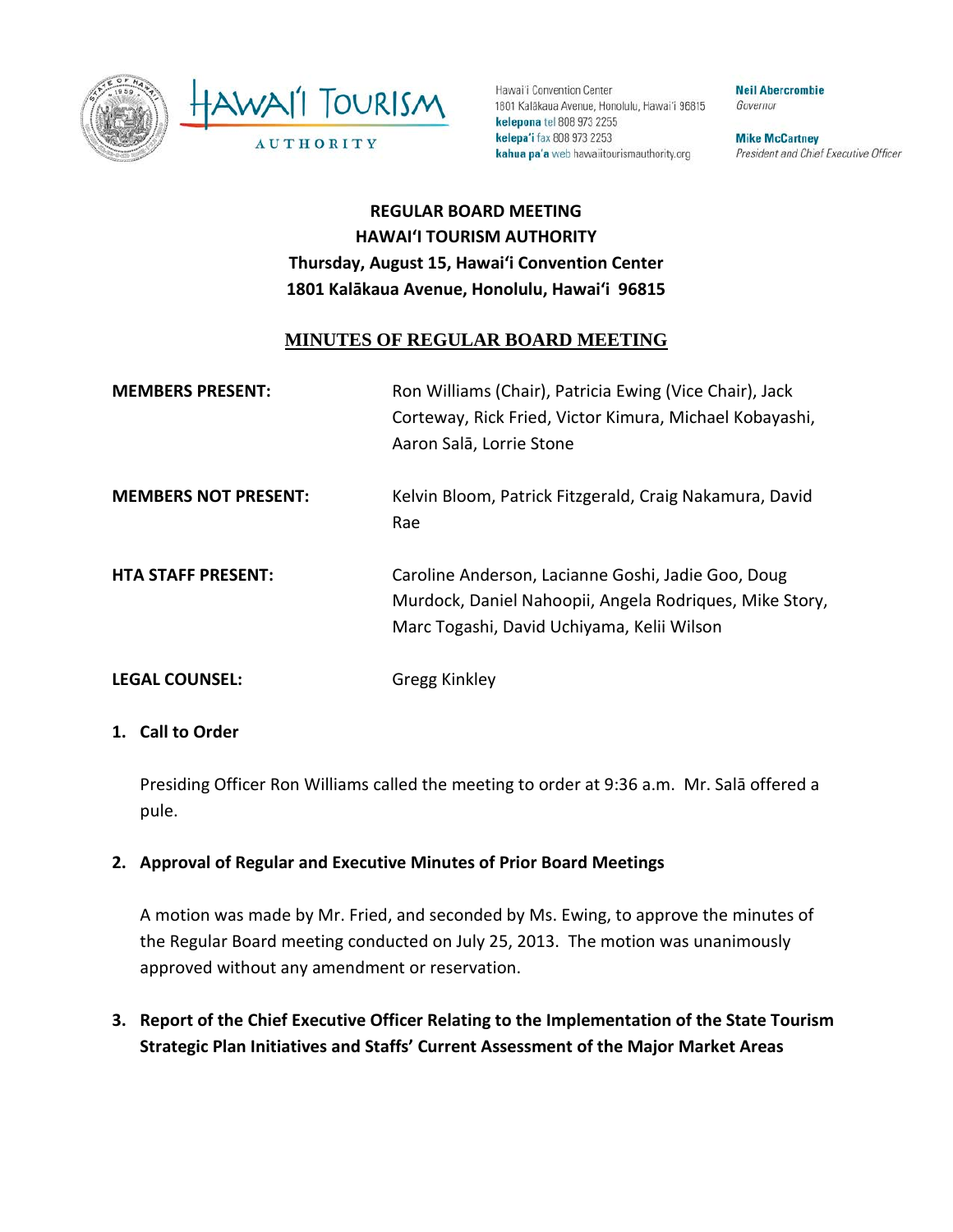Mr. Uchiyama referred to the CEO Report that was previously distributed electronically to Board members and hard copies were subsequently distributed at the meeting. The CEO Report included a narrative of actions conducted by the Staff to implement the HTA budget and marketing reports from the respective marketing contractors in each major market area. Mr. Uchiyama provided additional information related to the current situation at the Kona International Airport of not being authorized as a port of entry by the federal government.

Ms. Wilson reported on the Product Enrichment Program and that the Program was at the beginning of the request for proposals process. HTA is being assisted by the various counties and the Hawaii Community Foundation to implement the Program.

Mr. Story provided an update on the Pro Bowl game in 2014. He stated that the Pro Bowl Committee have been meeting to develop activities between the NFL and the community and to enhance attendance. In response to a question from Mr. Fried whether the NFL will do away with the Pro Bowl, Mr. Uchiyama stated the "new format" of the team captains selecting the players may help stimulate interest in the game.

Ms. Anderson provided an update of the Tourism Conference. She reported that approximately 725 attendees have been registered and this is the most ever registered. Mr. Uchiyama added that there will again be many interesting presentations, including a presentation on the "Meet Hawaii" program.

Mr. Corteway noted that the cruise industry is not currently a "big business" in Hawaii and asked whether we should be adding more resources to promote the cruise industry. Mr. Uchiyama responded that we should be adding more resources to the cruise industry because it will enhance Hawaii's market share and distribute more tourism dollars to the neighbor islands. Mr. Kimura added that the cruise industry provides a "floating inventory" for Hawaii. He suggested that staff provide a comparison of the inventory provided by the cruise industry versus the hotel industry.

Mr. Kimura also suggested that the Board should discuss the impact of the recent court rulings related to the imposition of taxes on the online travel companies (OTC).

## **4. Review of Recent and Upcoming Permitted Interactions**

In response to a request from Mr. Murdock, no Board member reported any recent or upcoming permitted interaction with another member.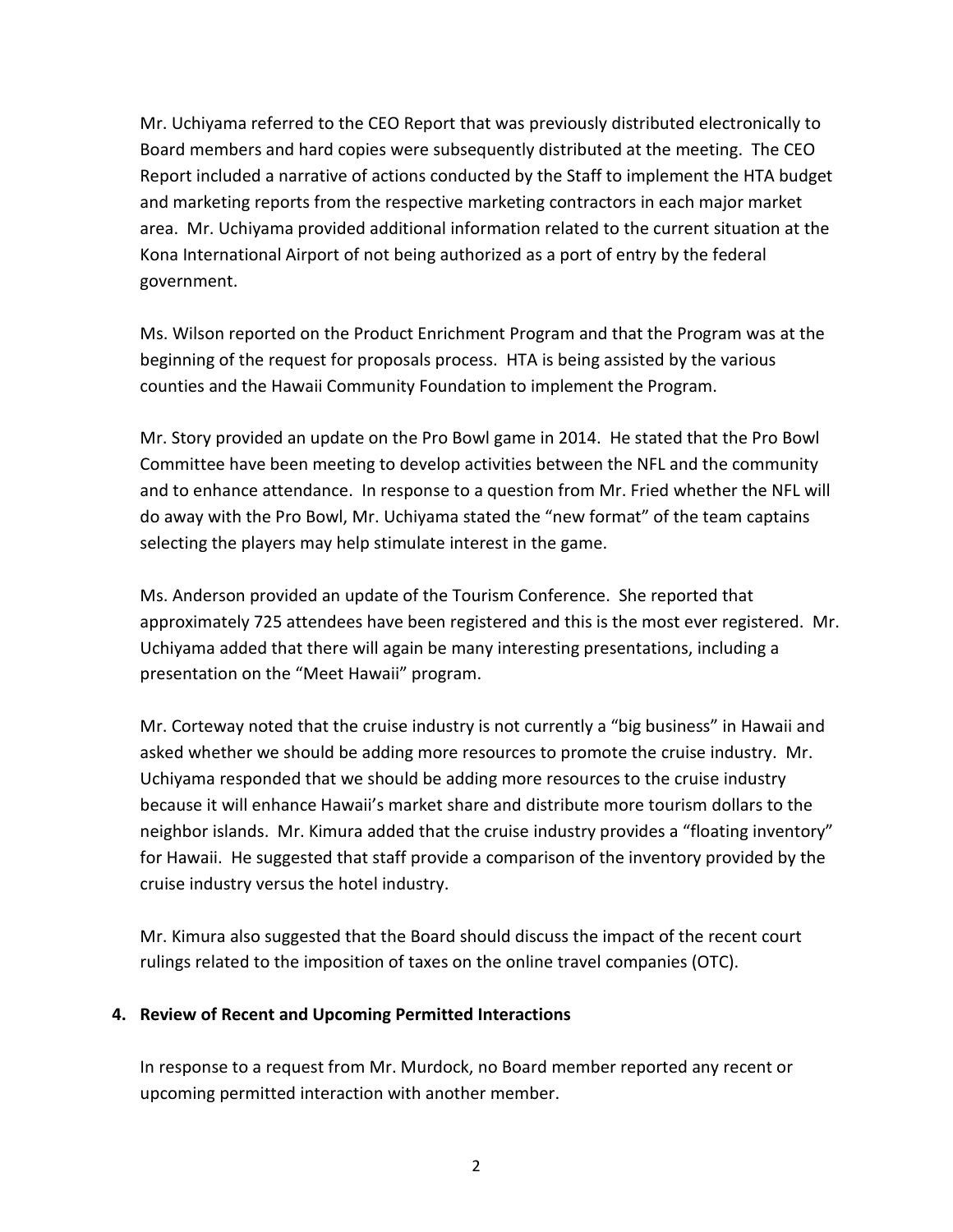## **5. Election of Officers**

Mr. Murdock reported that the HTA Bylaws requires the Chairperson and Vice Chairperson to serve one-year terms. Mr. Williams and Ms. Ewing were appointed as Chair and Vice Chairperson on August 22, 2012, respectively.

Ms. Stone made a motion to nominate and appoint Mr. Williams as the Chair of the HTA board for a term ending on June 30, 2014. Mr. Kimura seconded the motion, which was unanimously approved by all the board members present and without any reservations.

Mr. Kimura made a motion to nominate and appoint Ms. Ewing as Vice Chairperson of the HTA board for a term ending on June 30, 2014. Mr. Fried seconded the motion, which was unanimously approved.

## **6. Presentation, Discussion and Approval of Adjustment to Convention Center Budget**

Mr. Togashi reported that the Office of the Lieutenant Governor desires to transfer \$200,000 to the Tourism Special Fund for expenditures related to the planning and promotion of a Presidential Center at the convention center. He offered a recommendation to the Board for a motion to increase the Convention Center Enterprise Special Fund by \$200,000 for the planning of a Presidential Center at the convention Center.

Ms. Ewing made a motion, which was seconded by Mr. Kobayashi, to accept and expend \$200,000 deposited into the Convention Center Special Fund for the planning of the Presidential Center at the convention center.

Mr. Williams reported that a memorandum of understanding between the Lieutenant Governor's Office and HTA has been drafted to reflect the transfer of funds to the HTA. Mr. Murdock added that HTA would provide "oversight" of the funds being transferred and that a "Presidential Center Committee" would determine how the funds would be expended.

Ms. Ewing asked "why should the money come to the HTA"? She further inquired whether HTA would have input into directing the location of the Presidential Center and actively participating in the decisions of the Presidential Center Committee. Mr. Salā also inquired whether expenditure reports would be provided and noted that "if we become fiscally responsible, we become wholly responsible" for the expenditure of the funds.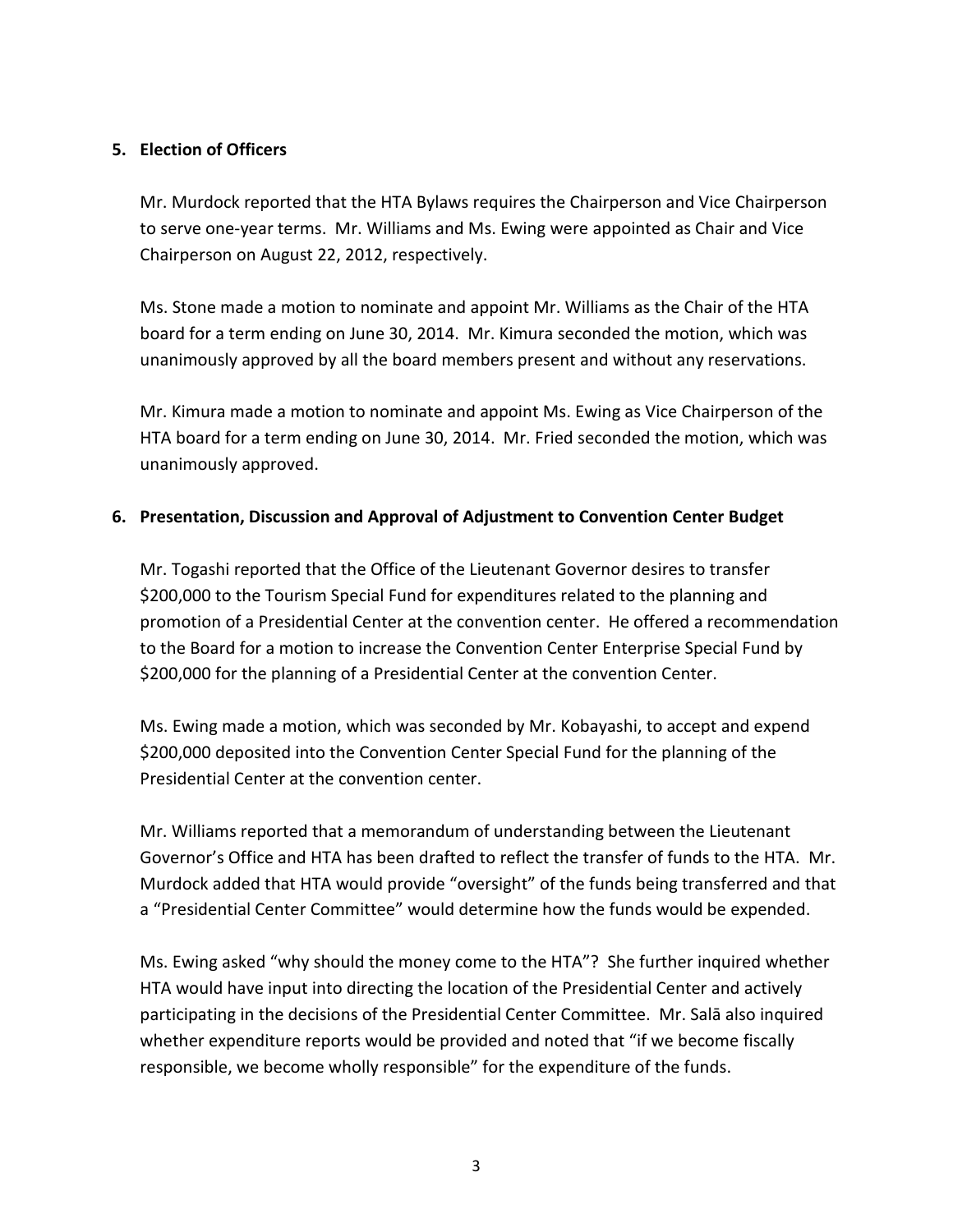Mr. Kimura also noted his questions related to the respective roles of the parties within the Presidential Center Committee, especially HTA's role in directing the use of the funds to pursue marketing opportunities. He suggested that consideration of the motion should be "tabled" until answers to the Board's questions have been addressed.

Ms. Stone stated that she had previously discussed the Presidential Center with the Chair of the Presidential Center Committee. She had questioned the "nexus" between the establishment of the Presidential Center and tourism. She expressed her understanding that the Presidential library may be located in Chicago and that the Presidential Center may be located in Hawaii. She concurred that the Chair of the Presidential Center Committee should attend the Board's next meeting and answer many of the questions being asked by the Board members.

Mr. Williams also concurred that the questions being asked by the Board needs to be addressed before it can determine whether to approve the motion. He also noted that the desire to defer any action on the motion at this time should not be interpreted as being against the Presidential Center. Mr. Kimura added that the Presidential Center is a "wonderful idea" but the Board would need to see the various representations in writing before it can decide the motion, especially since the Board would be responsible for the expenditure of funds.

Ms. Ewing made a motion, which was seconded by Mr. Kobayashi, to rescind the previous motion to accept and expend \$200,000 deposited into the Convention Center Enterprise Special Fund for the planning of a Presidential Center at the convention center. The motion to rescind was unanimously approved without any reservations.

## **7. Approval of HTA's Financial Reports**

Mr. Togashi referred to the written summary and financial statements for the month ending June 30, 2013 previously distributed to the Board.

The following financial statements covering the **HTA Special Fund** as of June 30, 2013 were distributed to the Board: Expenditure Statement-Prior Year Funds FY 2013 as of month ended 6/30/2013; Income Statement-Current Year Appropriation (Modified Cash Basis) FY 2013 as of month ended 6/30/2013; Budget Statement FY 2013 as of month ended 6/30/2013; Balance Sheet (Modified Cash Basis) FY 2013 as of month ended 6/30/2013; Schedule of Reserve Balance FY 2013 as of month ended 6/30/2013; and, Revenue-Actual vs. Forecast FY 2013, 34.2% or \$71 million FY 2012/2013.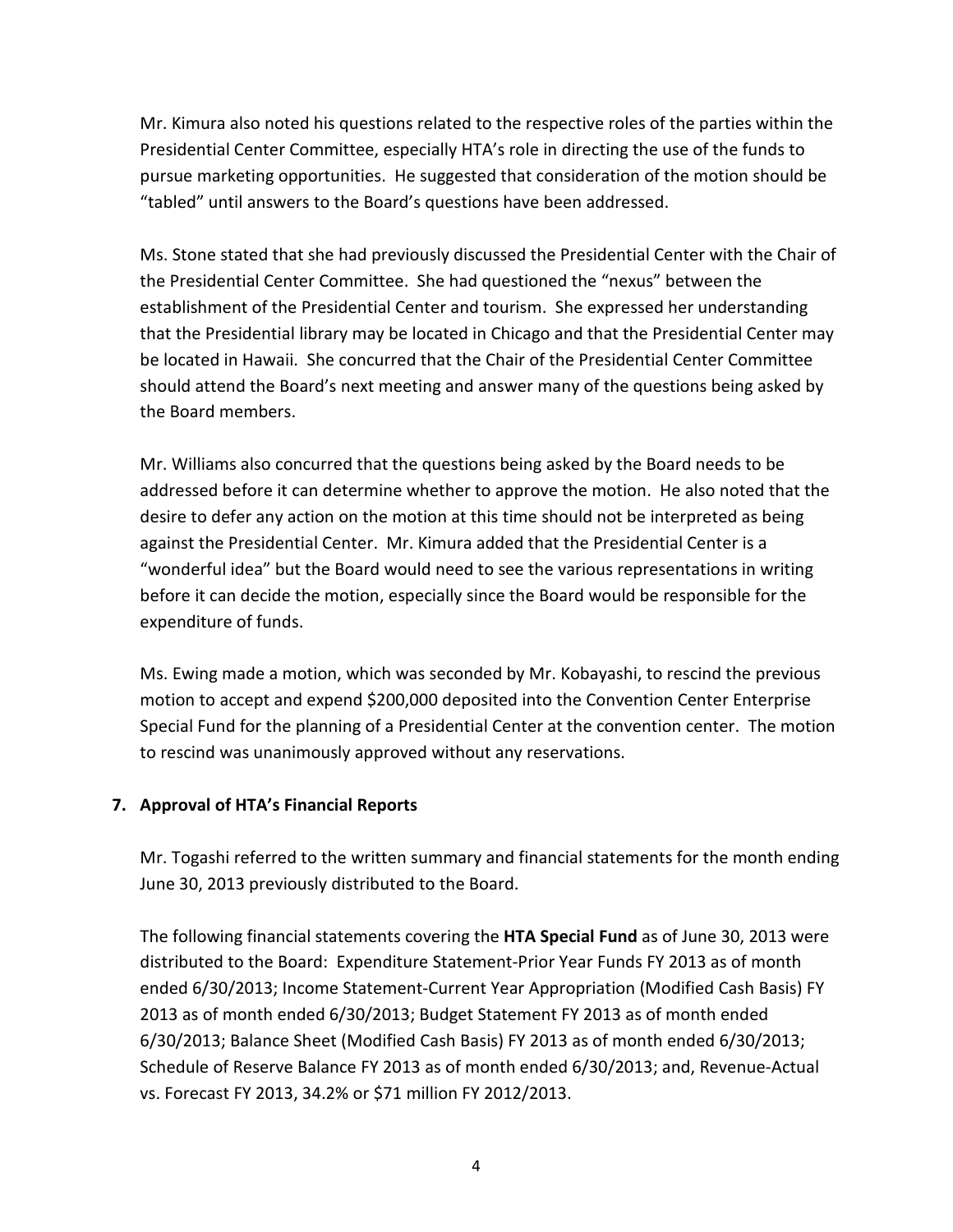Mr. Togashi further distributed to the Board the following financial statements as of June 30, 2013, covering the **Convention Center Enterprise Special Fund:** Income Statement-Current Year Appropriation (Modified Cash Basis) FY 2013 as of month ended 6/30/2013; Budget Statement FY 2013 as of month ended 6/30/13; Balance Sheet (Modified Cash Basis) FY 2013 as of month ended 6/30/13; Revenue-Actual vs. Forecast FY 2013, 17.3% or \$33 million; and, Rolling Forecast for the eight months ending 6/30/2013.

Mr. Togashi displayed various slides provided in a PowerPoint presentation entitled "Financial Statement Summary, As of June 30, 2013." During his presentation he discussed the Investment Asset Allocation of the funds deposited in the HTA Special Fund, Convention Center Fund, Emergency Trust Fund, and the Repair & Maintenance (SMG) Mutual Fund. He noted that the monies within the various funds were invested in Government Security Mutual Funds, US Government Agencies securities, US Treasury Obligations, and Cash and Money Market. In response to a question from Mr. Kimura, Mr. Togashi stated that the rating of all the securities were AA+. He further stated that at this time, there is an "unrealized loss." However, the HTA desires to hold the securities until maturity. Mr. Togashi discussed the various maturities within the period between FY 2014 and FY 2018 for monies in the HTA Special Fund, Convention Center Fund, and Emergency Fund. He noted that the Repair & Maintenance (SMG) mutual fund maintains a weighted maturity of 1 to 4 years.

Mr. Togashi discussed the HTA Tourism Special Fund financial position at the fiscal year 2013 year end. He stated that there was \$42.6 million in cash and investments, which includes \$5 million in the Emergency Trust Fund. There was also \$29.6 million in encumbrances at the fiscal year end that includes \$935,000 in prior year encumbrances not yet spent. He continued by discussing the amounts allocated to various reserve accounts and that the "True Reserve (To Fund FY 2015 Budget)" was \$1,683,325. He also highlighted that the \$71.7 million budget for FY 2013 was funded by \$71 million in TAT revenues and \$700,000 from reserves; that HTA was \$2.6 million under budget; and, that approximately \$600,000 of encumbrances from prior years were returned to the reserve account.

In response to a question from Mr. Kimura, Mr. Togashi stated that the monies currently deposited in the convention center emergency fund would be maintained in a new account when the contract with SMG terminates. Mr. Williams stated that this would be a good time to "re-look" at the various issues related to how the monies in the emergency fund are being "held and spent." Mr. Kimura requested a report on the "transition of funds" from SMG to HTA and the new contractor.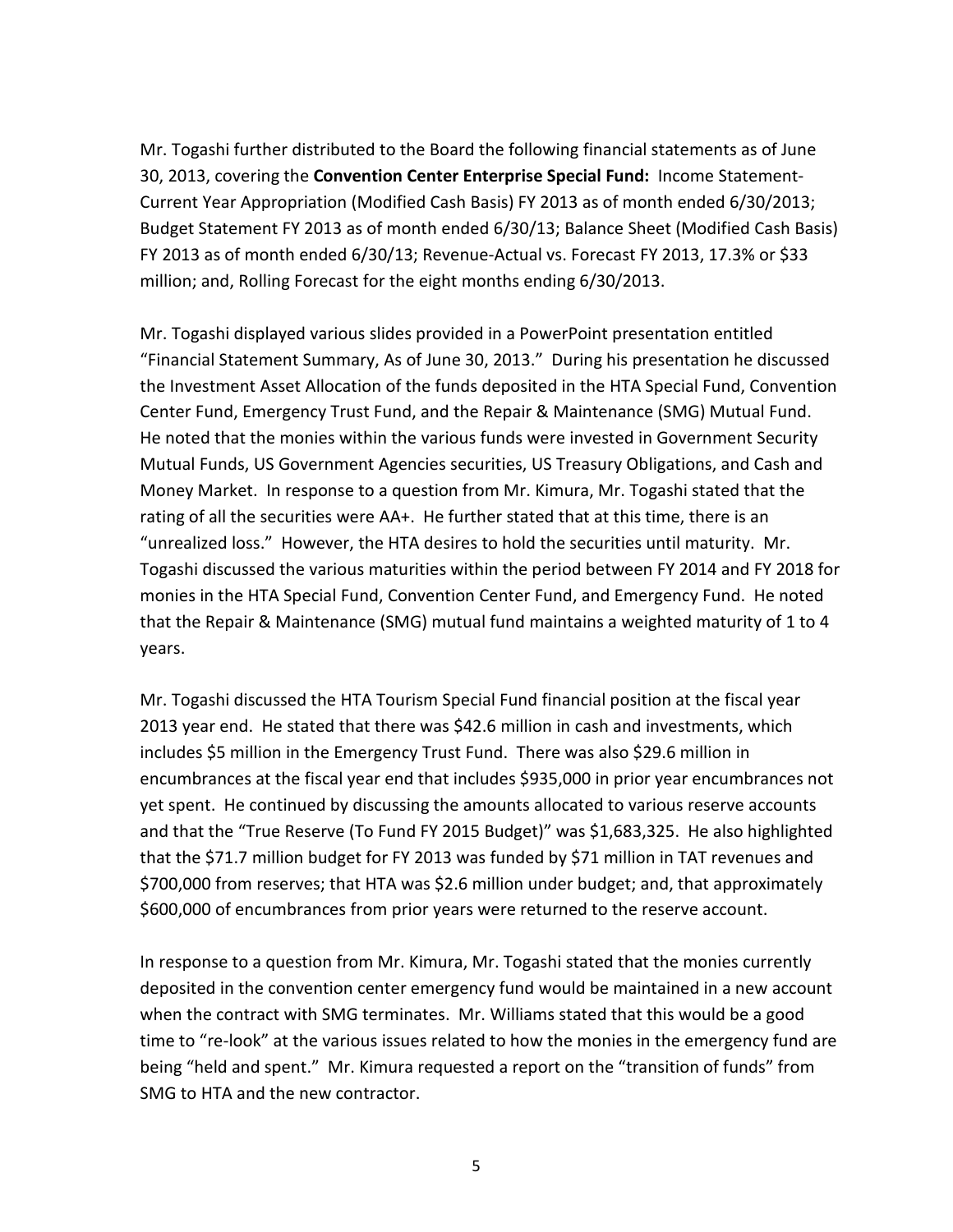At this time, Mr. Togashi initiated a discussion of the Convention Center Enterprise Special Fund financial position at fiscal year 2013 year-end. He stated that the Special Fund maintained \$11.6 million in cash and investments; that \$12.9 million was maintained by SMG or the Department of Accounting and General Services for specific repair and maintenance projects, which includes \$10.9 million already encumbered for projects and \$2 million for emergency repairs; that there were \$930,000 of receivables from convention center operations; and, that various amounts within a reserve account have been earmarked.

Mr. Togashi highlighted the following activities within FY 2013: that the \$34.4 million budget (net of revenues) was funded by \$33 million in TAT revenues and \$1.4 million from the HTA Tourism Special Fund; that \$600,000 was received in refunds on prior year SMG operations and investment income; and, that the \$3 million convention center operating loss was \$1 million was less than budget. He concluded that annually, the convention center brings in \$500 million in visitor spending and that for every \$1 spent for the convention center, \$14 is returned to the State. The convention center also brings in \$50 million in tax revenue and that for every \$1 spent for the convention center, \$1.40 is returned. The \$34.4 million FY 2013 budget includes \$26 million in debt paid to the Department of Accounting and General Services and that if this debt is eliminated, the "real cost" for the convention center is \$8 million to \$12 million annually depending on the repair and maintenance activity for each year.

Mr. Kimura made a motion, which was seconded by Mr. Salā, to approve HTA financial statements for the period ending June 30, 2013. The motion was unanimously approved without reservations.

The meeting was recessed at 10:40 a.m. The meeting was reconvened at 10:51 a.m.

#### **8. Presentation, Discussion and Approval of HTA Targets**

Ms. Ewing made a motion, seconded by Mr. Kimura, to go into executive session pursuant to HRS sections 92-4 and 201B-4(8) for the purpose of discussing information that must be kept confidential to protect Hawai'i's competitive advantage as a visitor destination. In response to an inquiry from Deputy Attorney General Gregg Kinkley whether competitive sensitive information would be discussed in executive session, Mr. Uchiyama stated that he has received sensitive and competitive information from "travel partners" within Hawai'i's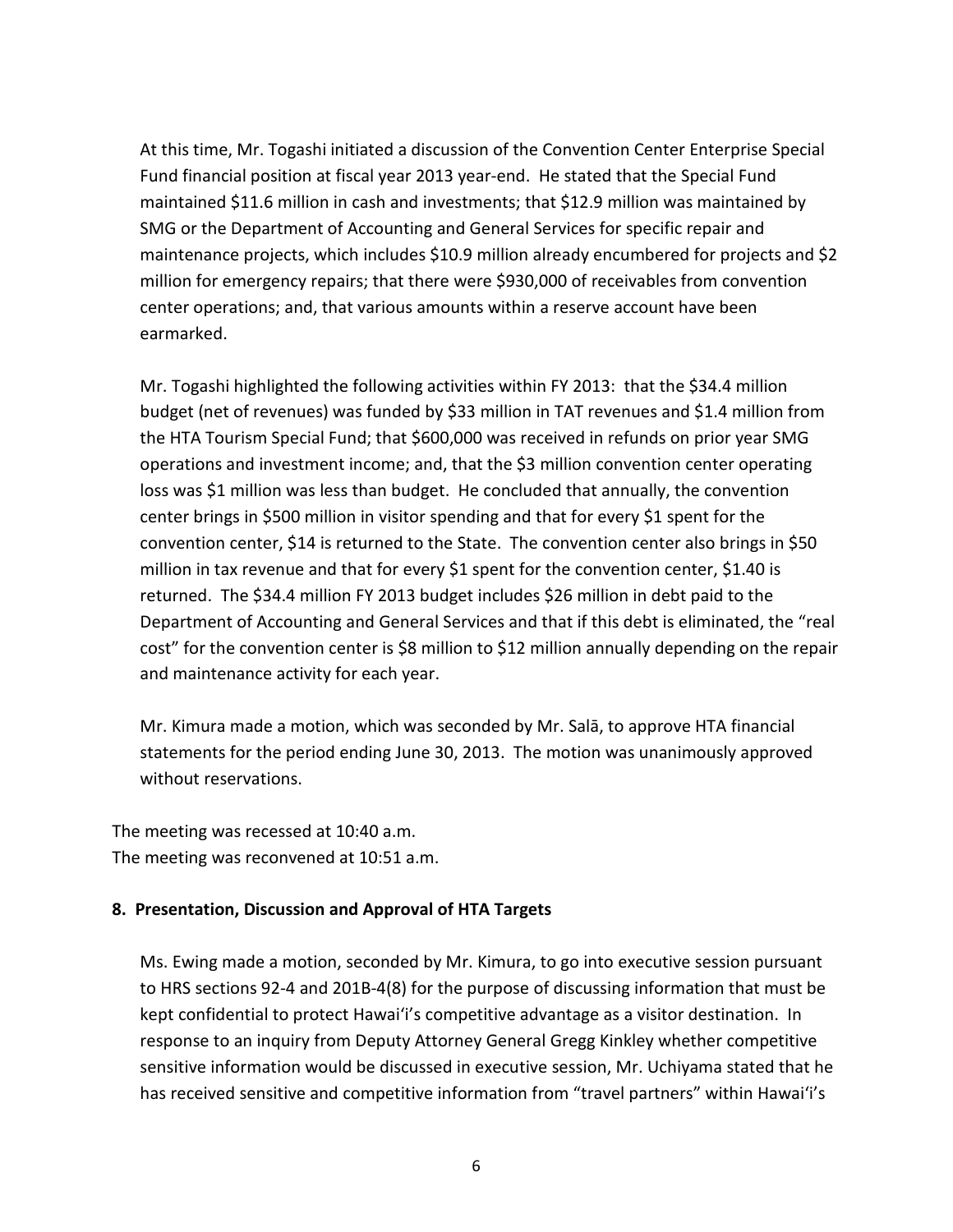travel industry and that this information is reflected in the recommendations of the 2014 targets that he would be presenting to the Board in executive session. All members present unanimously approved the motion.

The meeting was recessed at 10:58 a.m. to allow the Board to meet in executive session. The meeting was reconvened at 11:33 a.m. (Ms. Stone left the meeting at this time.)

The Board met in executive session to discuss competitive sensitive information related to the HTA targets for 2014.

Mr. Uchiyama presented a PowerPoint presentation entitled "Target Presentation," which included a "Major Market Outlook" for 2014 within each major market and its respective targets for expenditures, per person per day spending, arrivals, length of stay, and total visitor days.

In regards to the US West, Mr. Uchiyama stated that the 2014 targets reflect continued route and seat adjustments based on demand; growth of "LLC" in major gateways will be "on the radar;" and, length of stay was adjusted to reflect the current visitors' "travel budget." He added that this market has the best distribution to the neighbor islands. In regards to the US East, Mr. Uchiyama stated that the 2014 targets reflect a need to strengthen air lift loads out of Washington DC and JFK to bring back frequency; a need to focus on increased air capacity growth out of the Mid-West; a need to enlist the Hawai'i tourism industry's help in developing packages to maintain or grow length of stay; and, a greater effort needs to be placed on distributing the US East visitors to the neighbor islands.

In regards to the Canada market, Mr. Uchiyama stated that the 2014 targets reflect seasonal increases of WestJet Service from Alberta and Vancouver; and, length of stay was adjusted to keep within the current visitors' travel budget. He added that we need to monitor the currency exchange rate.

In regards to the Japan market, Mr. Uchiyama stated that the 2014 targets reflect that "Abenomics" is starting to take hold and build confidence in the economy; improvements in air service and comfort in-flight on flights to Hawai'i will enhance bookings and competition among airlines; and, the "777s" being added by JAL will enhance seat growth. He added there needs to be continued emphasis on the neighbor islands to help improve the visitor distribution.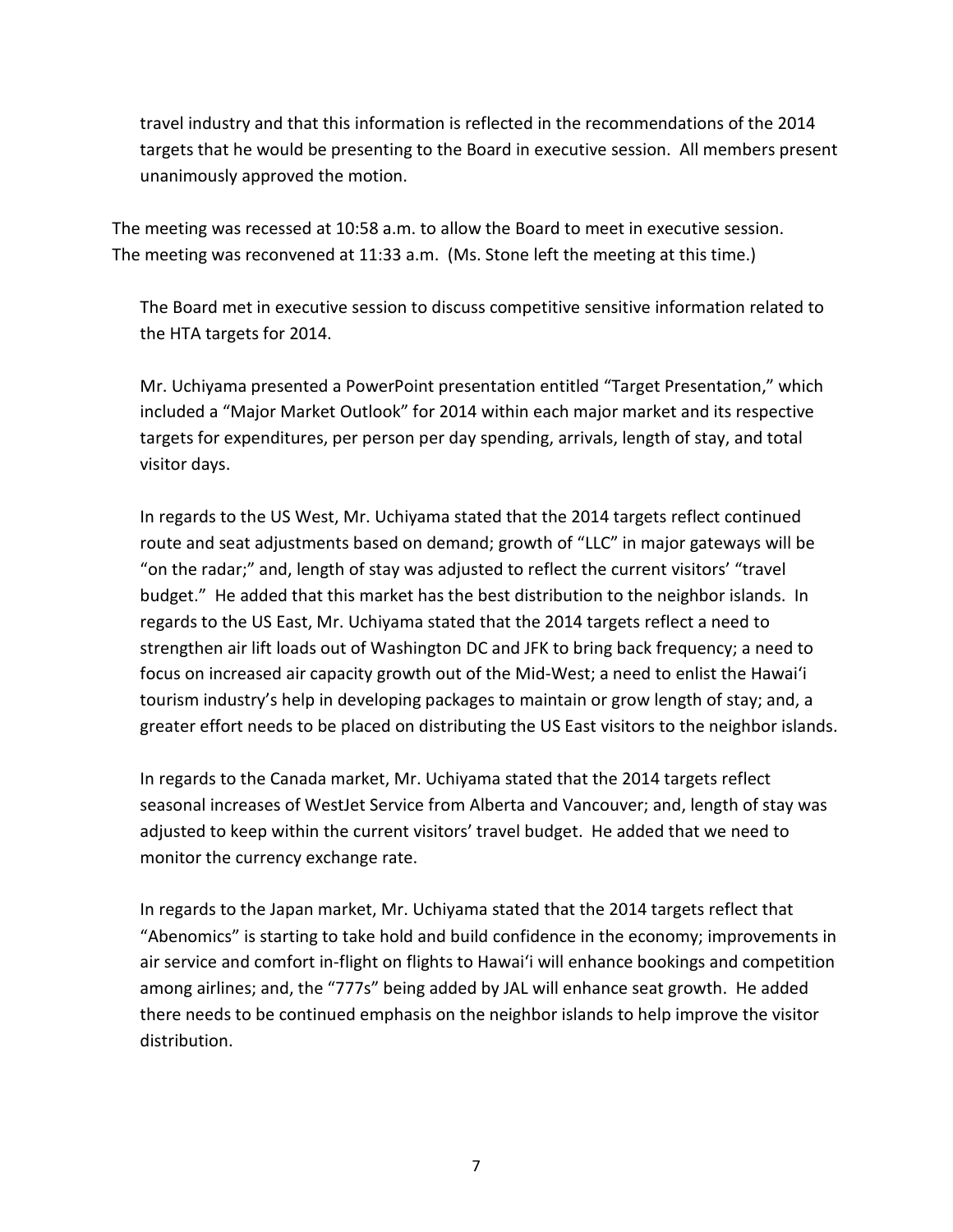In regards to the China market, Mr. Uchiyama stated that the 2014 targets reflect growth in increased air service frequency out of Shanghai and Beijing; and, new HTA representation through Travel Link Marketing will contribute to greater penetration in China. He added that we would need to promote more Chinese visitors travel to the neighbor islands and to grow the MCI segment.

In regards to the Korea market, Mr. Uchiyama stated that the 2014 targets reflect efforts to draw from secondary cities, such as Busan, Jeonju, Daejon and Daegu; continued focus on programs and promotions highlighting neighbor island visits; and, aircraft and flight frequency would be adjusted based on demand. He added that we need to improve MCI business and capitalize on this market during the fall shoulder season with seasonal rates.

In regards to the Oceania market, Mr. Uchiyama stated that the 2014 targets reflect concern with the currency exchange; and, competition on several routes with new generation aircraft. He added that the seasonal pattern of this market makes it an ideal market to embrace and increased seat inventory creates MCI opportunity.

In regards to the European market, Mr. Uchiyama stated that the 2014 targets reflect continued growth in outbound business; favorable exchange rate; improved positioning of "Our Hawaiian Islands" with wholesalers; and, that new generation aircraft are becoming available especially for charter flights.

In regards to the Taiwan market, Mr. Uchiyama stated that the 2014 targets reflect that the VISA waiver and new air service are a "formula for growth;" a new HTA marketing organization will promote more travel; and, China Airlines will be using Taiwan as a gateway in its route structure.

In regards to the Latin America market, Mr. Uchiyama stated that the 2014 targets reflect that the connection through North America will have improved routing to Hawai'i; a new web page for Latin America will be developed on the gohawaii.com; and, new generation aircraft and airlines serving Latin America.

In summary, Mr. Uchiyama recommended approval of the following 2014 targets arising from the respective targets for each major market:

- Arrivals: 8,753,755
- Length of Stay: 9.08 days
- Per Person Per Day Spend: \$202.57
- Total Expenditures: \$16,100.3 Billion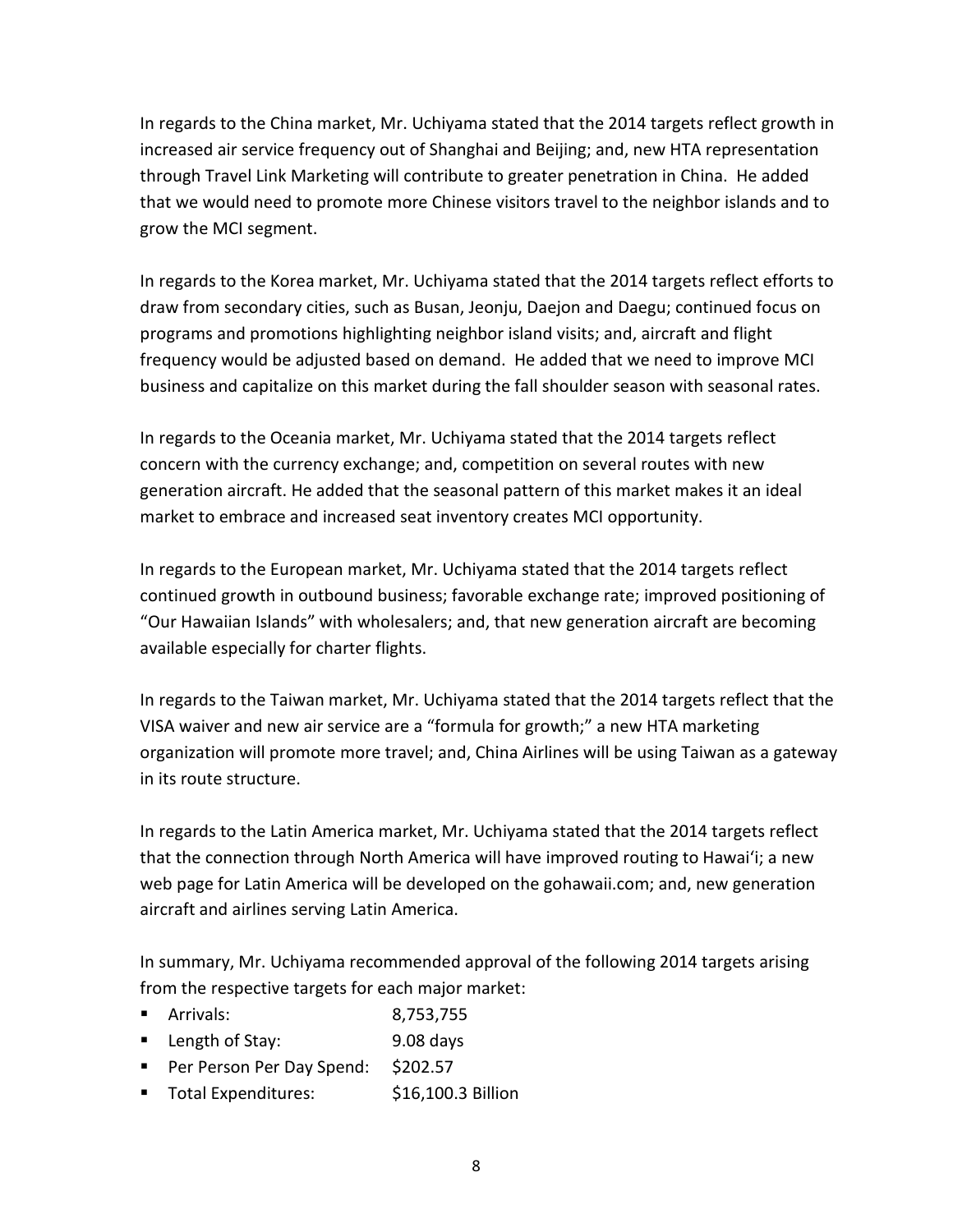Mr. Kimura made a motion, which was seconded by Mr. Salā, to approve the 2014 targets recommended by Mr. Uchiyama. The motion was unanimously approved without reservations.

# **9. Adjournment**

Mr. Kimura made a motion, which was seconded by Ms. Ewing, to adjourn the meeting. The meeting was adjourned at 11:43 a.m.

Recorded:

*/s/Winfred Pong*\_\_\_\_\_\_ Winfred Pong Recorder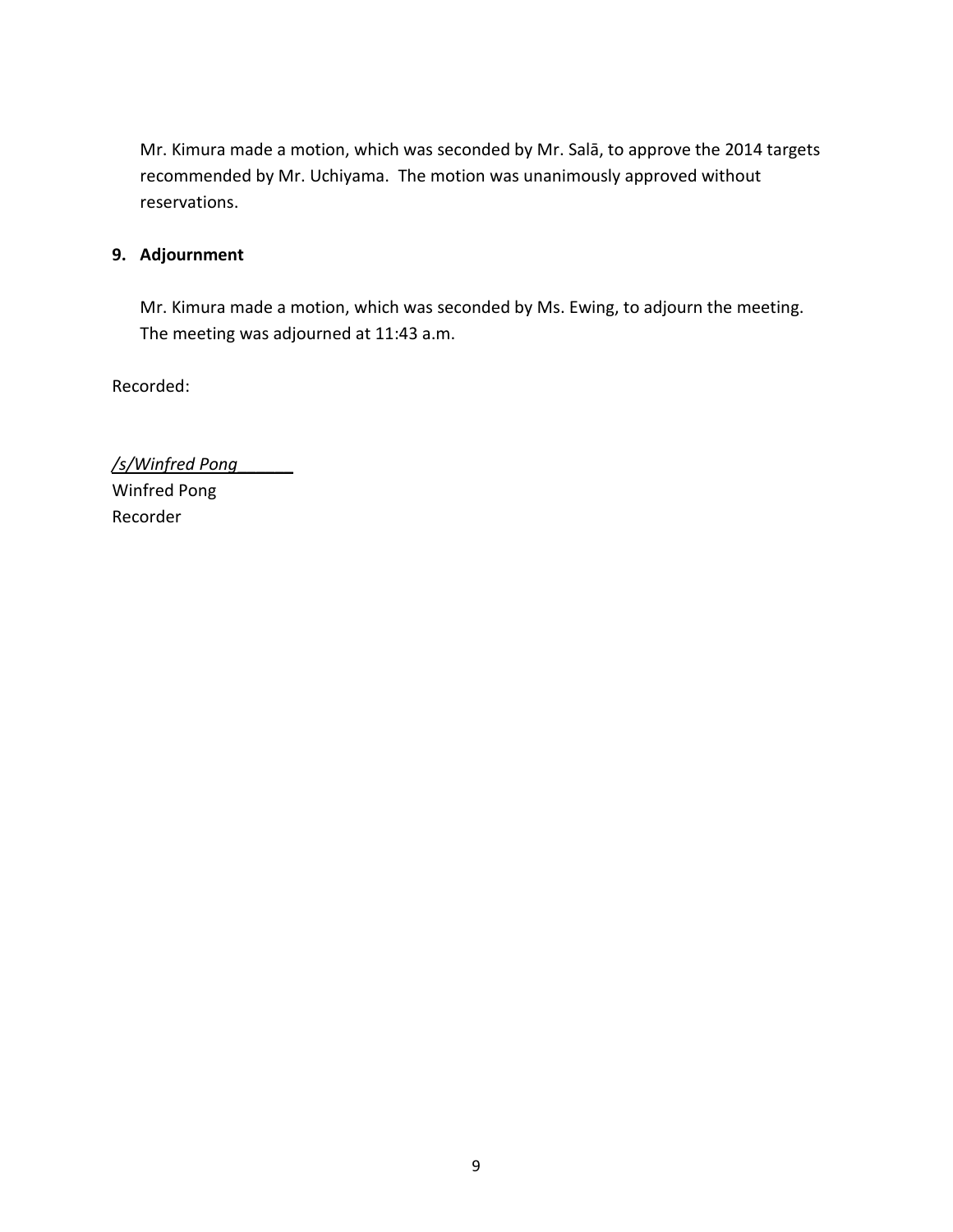



Hawai'i Convention Center 1801 Kalākaua Avenue, Honolulu, Hawai'i 96815 kelepona tel 808 973 2255 kelepa'i fax 808 973 2253 kahua pa'a web hawaiitourismauthority.org

**Neil Abercrombie** Governor

**Mike McCartney** President and Chief Executive Officer

# **SPECIAL BOARD MEETING HAWAI'I TOURISM AUTHORITY Wednesday, August 21, Hawai'i Convention Center 1801 Kalākaua Avenue, Honolulu, Hawai'i 96815**

# **MINUTES OF SPECIAL BOARD MEETING**

| <b>MEMBERS PRESENT:</b>     | Ron Williams (Chair), Kelvin Bloom, Patrick Fitzgerald, Jack<br>Corteway, Rick Fried, Victor Kimura, Michael Kobayashi,<br>David Rae, Aaron Salā |
|-----------------------------|--------------------------------------------------------------------------------------------------------------------------------------------------|
| <b>MEMBERS NOT PRESENT:</b> | Patricia Ewing, Craig Nakamura, Lorrie Stone                                                                                                     |
| <b>HTA STAFF PRESENT:</b>   | Doug Murdock, Daniel Nahoopii, Mike Story, Marc<br>Togashi, David Uchiyama                                                                       |
| <b>LEGAL COUNSEL:</b>       | Gregg Kinkley                                                                                                                                    |
| <b>GUESTS:</b>              | Will Berchelmann, Brad Difiore, Ford Fuchigami, Chris<br>Kam, Roy Takata                                                                         |

#### **1. Call to Order**

Presiding Officer Ron Williams called the meeting to order at 5:00 p.m. Mr. Salā offered a pule.

#### **2. Presentation and Discussion on Airlift Trends Affecting Hawai'i**

Mr. Uchiyama introduced Brad Difiore and Will Berchelmann, who are representatives from Ailevon, an air service consulting firm providing services to the HTA. Mr. Difiore provided a PowerPoint presentation entitled "Hawai'i Air Service Overview, August 2013." During his oral presentation of air service to Hawai'i, he discussed the Domestic Markets; a U.S. Carrier Overview; the Inter-Island Market; the International Markets, including Canada, Japan, China, South Korea, Taiwan, and Oceania; the Changing Dynamics and Changing Opportunities; and, findings or opinions on Moving Forward.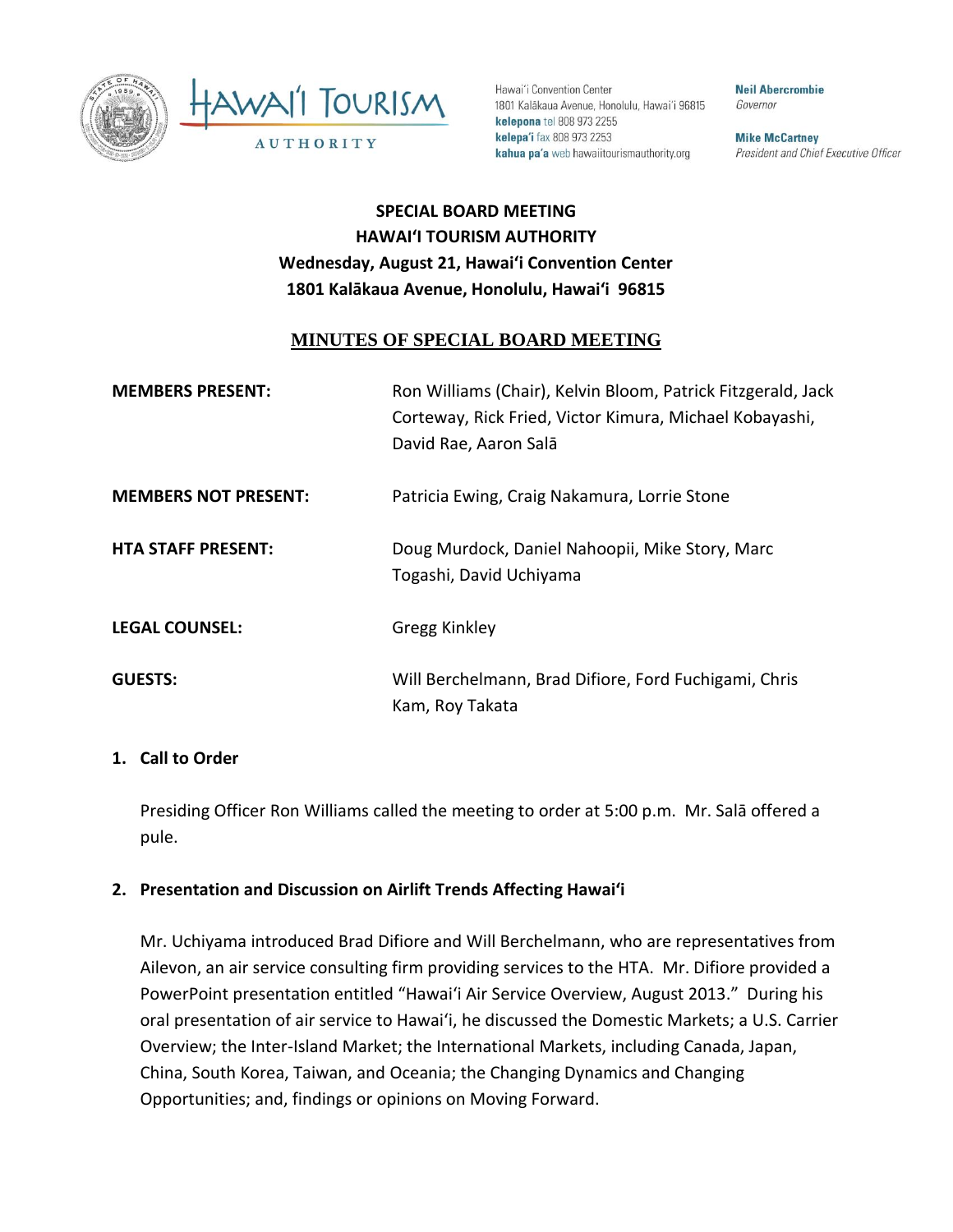In regards to his discussion of the Domestic Markets, Mr. Difiore stated that the "U.S. domestic market is mature" and noted there will be little growth in 2013 and into the future; that bankruptcies and consolidation have reduced the number of carriers and hubs; that carrier revenues have been strong because of higher fares and new ancillary revenues; that the growth in low cost carriers have stagnated; and, that rising energy costs have continued to impact profitability, especially on the long-haul flights.

Mr. Difiore displayed various charts depicting growth or changes on a quarterly basis. He noted there was a correlating growth in both the mainland and interisland traffic; and, that the rising yields for the various airlines have been due to increased mainland capacity. As of the first quarter in 2013, the airlines have achieved a yield of approximately 10 cents per passenger per mile. But as fares have begun to drop due to lower demand, carriers have now started to reduce its capacity, especially on flights to Kaua'i, the Hawai'i Island, and Maui.

Mr. Difiore continued his presentation by providing a "U.S. Carrier Overview." During a discussion of Hawaiian Airlines, he noted that although its "vested interest" in the Hawai'i market "is an enormous advantage," it has grown very rapidly by entering a "very diverse set of markets," such as the international markets that other airlines would not have entered. However, United Airlines remains the dominant mainland carrier despite softening fares and lower yields have resulted in reduced capacity in the Washington-Dulles market.

In regards to Delta Airlines, Mr. Difiore noted the weakening yen and "falling yields" have resulted in reduced capacity. However, the Delta Airlines is committed to a "significant Asia-Hawai'i presence" and that its domestic outlook is "stable."

In regards to the potential merger of American Airlines and U.S. Airways, Mr. Difiore stated that "nobody knows what will happen" to the newly merged airlines. However, there will be very little impact to the Hawai'i market whether the merger happens or not.

In regards to Alaska Airlines, Mr. Difiore noted that its growth has begun to stabilized after six years of capacity additions. He expressed the belief that further growth opportunities "are much more limited."

In regards to Allegiant Airlines, Mr. Difiore discussed the Airline's new business model of flying from smaller markets to Hawai'i and that it relies on "hunches" on where to fly from.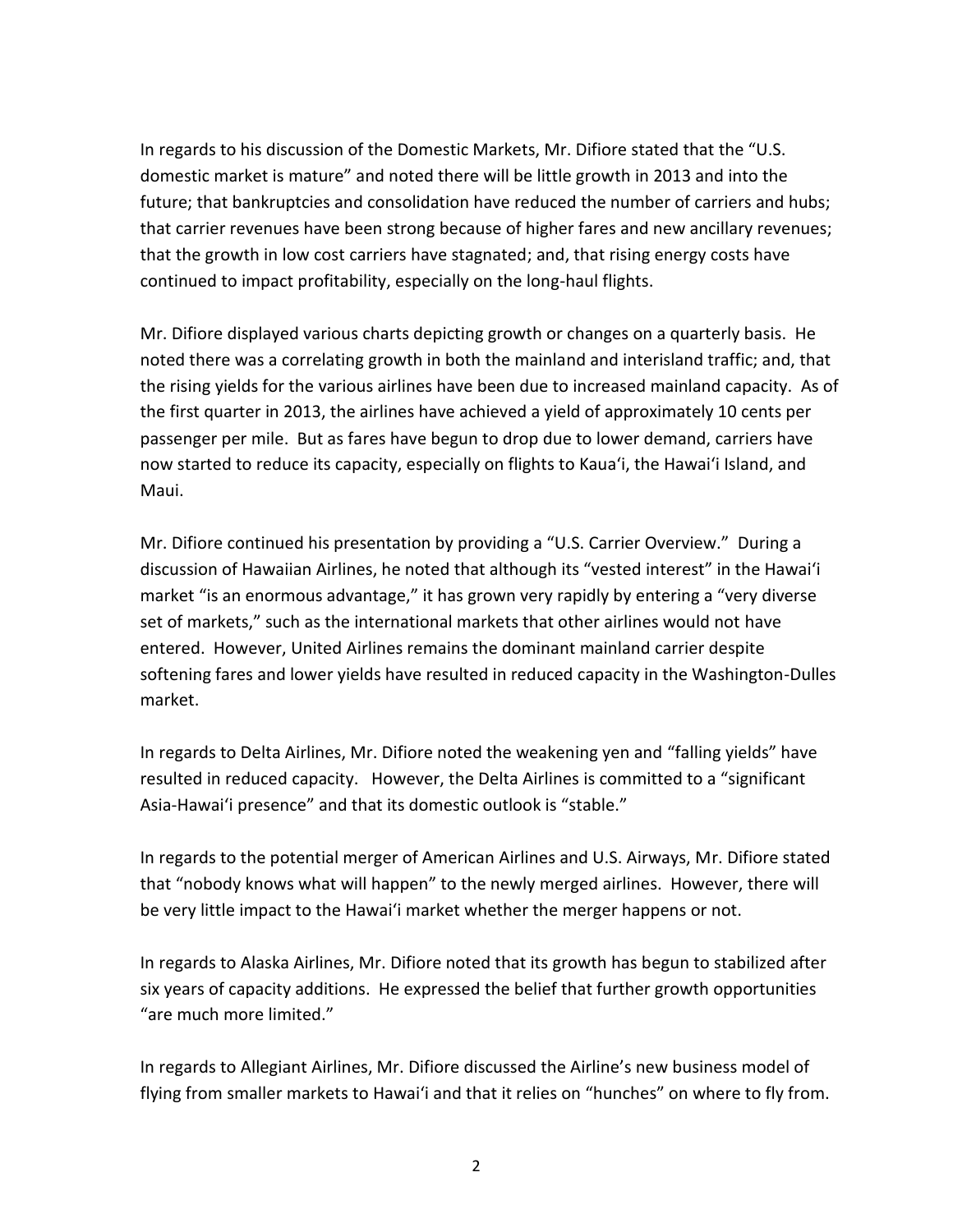He stated that the Hawai'i market represents a "huge experiment" for Allegiant Airlines and it has recognized that it has "fallen down." However, Allegiant Airlines is good for Hawai'i because it provides lower fares to Hawai'i and it will focus more on the Los Angeles market. Mr. Difiore recommended patience with Allegiant as it works towards increasing capacity.

Mr. Difiore discussed Southwest Airlines, Virgin America, and JetBlue Airways as potential new entrants into the Hawai'i market. In regards to Southwest Airlines, he noted a concern that if it enters the Hawai'i market, there may not be enough "visitor plant" to accommodate the additional passengers the Airlines would be bringing to Hawai'i. At this time, both Virgin America and JetBlue Airways do not large aircrafts that can fly to Hawai'i.

In response to an inquiry from Mr. McCartney, Mr. Difiore stated that "double aisle aircraft are old," "are not profitable," and "will not be used in the future."

In response to an inquiry from Mr. Bloom regarding the various airlines' "load factor," Mr. Difiore stated that load factor is "not valued as a metric" as compared to an airline's "yield."

Mr. Difiore continued with his PowerPoint presentation by discussing the Inter-Island market. After identifying Hawaiian Airlines, Island Air, go!, and Mokulele as the current carriers serving the inter-island market, he noted that direct service to the mainland had contributed to inter-island travel weakness over the past years. Mr. Difiore stated that there has been a current slight upward trend in the inter-island capacity and as a result "fares have moderated a bit." He also added that the previous "surge" in capacity to Maui "has stabilized" recently.

Mr. Difiore continued his presentation with a discussion of the air capacity from the international markets. He stated that the growth in international capacity "has been remarkable" and that Honolulu is now the  $11<sup>th</sup>$  largest U.S. gateway in terms of seats. He further stated that the Canadian market has "absorbed the capacity well."

In regards to the Japan market, Mr. Difiore noted that as the air capacity from the Japan market has increased, the yields for the various airlines have plummeted. Generally, an increase in capacity may result in a drop in a carrier's yield. Among the seven airlines currently serving the Japan market, three airlines are "low end" carriers and they have created pricing concerns for the "larger airlines." As a result, we may begin to see a reduction in capacity. Mr. Difiore also noted the following factors have a negative impact on yield for the Japan carriers: devaluation of the yen; additional air service being provided by Hawaiian Airlines; the entrance of Korean Air; and, JAL "aircraft upguage." He also added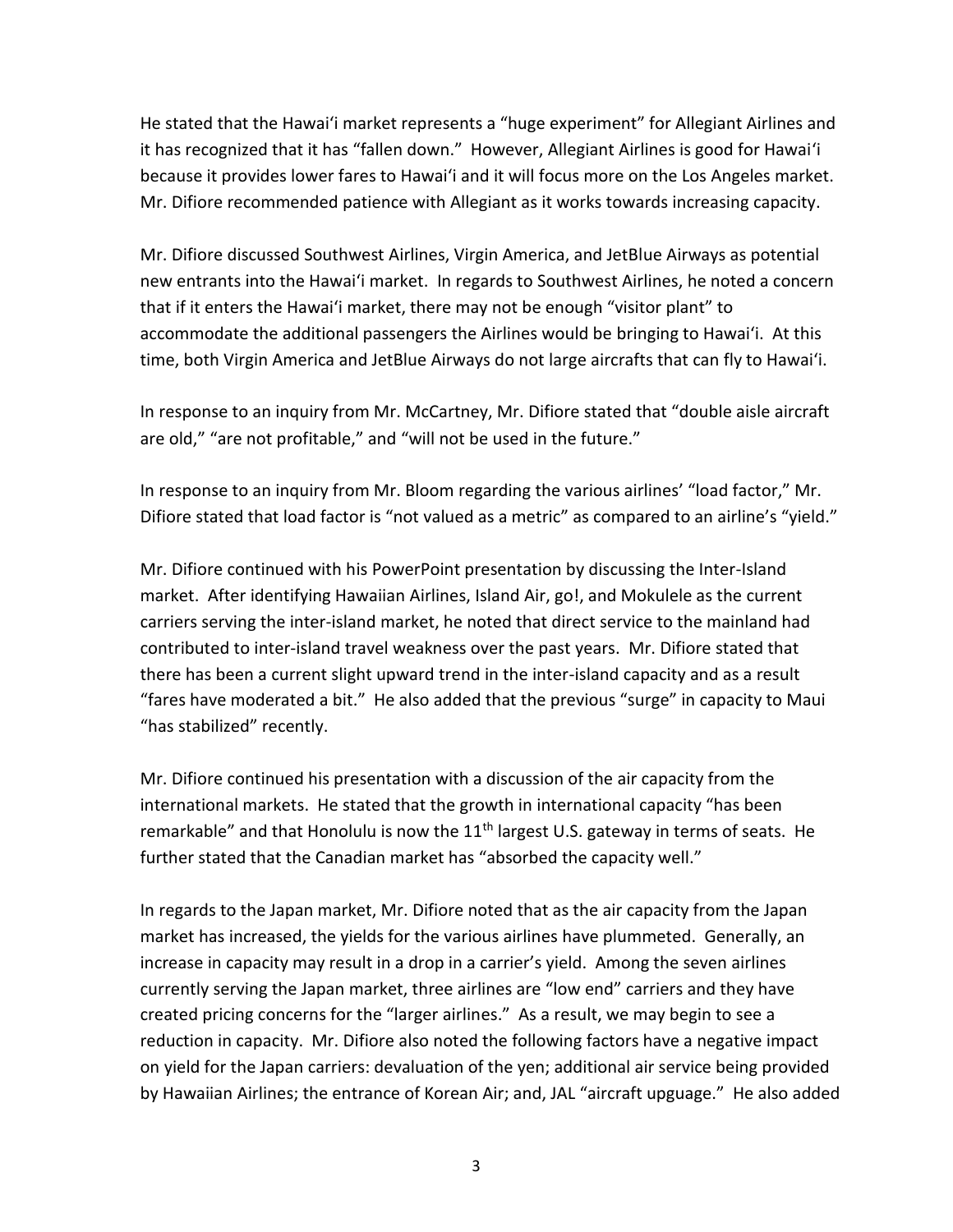that although the "Japan-Hawai'i market is a huge leisure market currently dominated by legacy-type airlines," the lower fare carriers may enter the market.

In regards to the China market, Mr. Difiore stated that the market is beginning to "to takeoff." He noted the increased flights by China Eastern and that Hawaiian Airlines begins service to Beijing in April 2014. He also expressed the belief that the China carriers compete primarily on "pride" and not market based. As a result, the yields for the China carriers have shown long-term growth.

In regards to the South Korean market, Mr. Difiore expressed the belief that the market "needs to mature." Currently, revenue growth have not kept up with capacity. Capacity glut and attractive schedules have made Seoul a primary transit point for the China-Hawai'i market. He noted that there has been a drop in yield for the airlines as capacity increased.

In regards to the Taiwan market, Mr. Difiore stated that changes in the market "will be dramatic." He expects Taiwan traffic to grow significantly with additional service by China Airlines and Hawaiian from Taipei.

Mr. Difiore discussed the Oceania market by noting major changes in the Australian market, such as additional flights being offered by Hawaiian Airlines and Jetstar. Although there is a large capacity in the market, the carriers have adjusted and yields have not significantly dropped. However, a recent weakness in yield is a concern. Similarly, since October 2012, the New Zealand market has experienced an increase in capacity but a drop in yield. Hawaiian Airlines and Air New Zealand will be directly competing in the market.

Mr. Difiore continued his PowerPoint presentation by discussing the changing dynamics and opportunities in air service. He discussed the following "Hawai'i Air Service Cycle": rising lodging costs due to increase demand; less budget for air; lower demand/fares; airlines reduce capacity ("current danger zone"); fewer visitors; higher vacancy; lower room rates; more budget dollars available for air travel; increased demand/fares; airlines add capacity; and, a return to rising lodging costs.

He also discussed the following "risks" arising from increased demand caused by "hot growth in emerging markets coupled with the U.S. economic recovery: lodging inventory will not keeping pace with demand, especially in Waikiki; the casual North America visitor may be priced out; the yen devaluation may put long-term pressure on the traditional Japan market; the emerging markets in Korea, China, and Taiwan are young and unproven; competition from other markets in the Pacific are getting better; it has been difficult to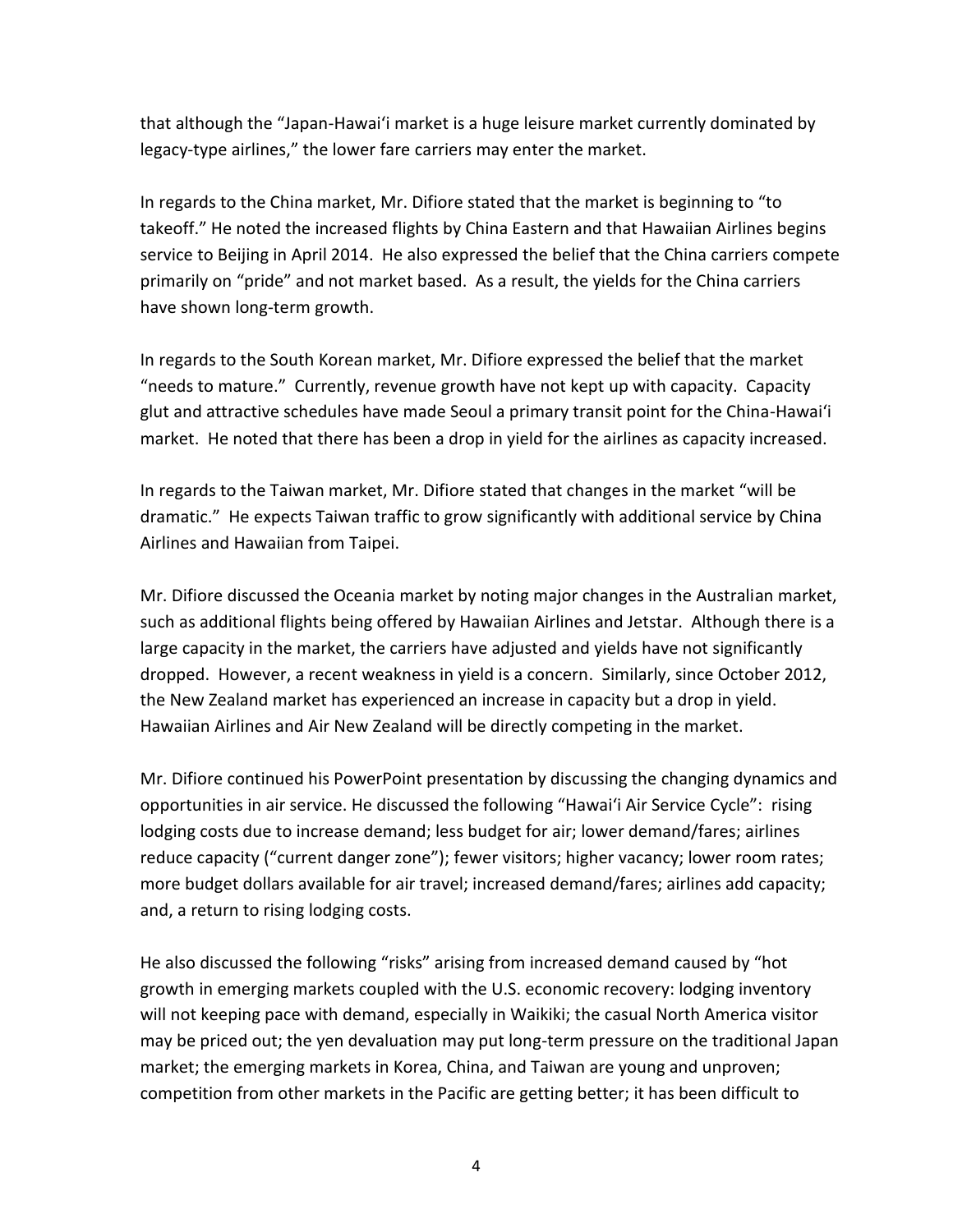transfer demand for travel to the neighbor islands, especially by the international travelers; various airport infrastructure issues and an inferior customs and immigration experience; and, economic growth in Australia is slowing.

(Mr. Kimura left the meeting.)

Mr. Difiore continued his presentation with a discussion of other dynamics and opportunities related to smaller and more efficient aircraft entering the market. He also noted that opportunities are focused on the Pacific Rim where the "biggest bang-for-thebuck" is greatest in markets that are "reachable nonstop."

Mr. Difiore concluded his PowerPoint presentation with a discussion of "Moving Forward." He stated that competition for air service is "global" and that many destination airports are either privately run or government sponsored. Air service development at the destination airports is now an expectation. However, the U.S. government mandates that all airlines must be treated equally and, consequently, airports cannot provide financial support for one airline and not others. Airports are now providing "fee waivers" and incentives, such as minimum revenue guarantees, marketing contributions, and ground handling. Foreign airports have been more aggressive. Generally, there is a need to reduce the costs an airline incurs at the Hawai'i airports.

Mr. Difiore summarized his presentation with the following: Hawaiian Airlines is digesting its rapid growth; mainland market growth has slowed but there are opportunities for new entrants over the next few years; rapid international growth and increased competition has led to more seats and falling yields; and, the most significant growth potential lies in the Asia/Pacific markets reachable by nonstop flights.

(Mr. Fried left the meeting.)

In response to a question from Mr. Fitzgerald, Mr. Difiore stated that international visitors are willing to spend for airfare.

In response to a question from Mr. Takata (Airports Division, Department of Transportation), Mr. Difiore stated that baggage fees are not included in the calculation of yields because it is a separate ancillary fee and not included in the fare.

Mr. Fuchigami (Airports Division, Department of Transportation) discussed a "competition plan" that indicates the Hawai'i airports have the capacity to handle all flights. However, on numerous occasions, the flights would all arrive at the same time. He continued by discussing issues with the federal government, such as the Kona International Airport being